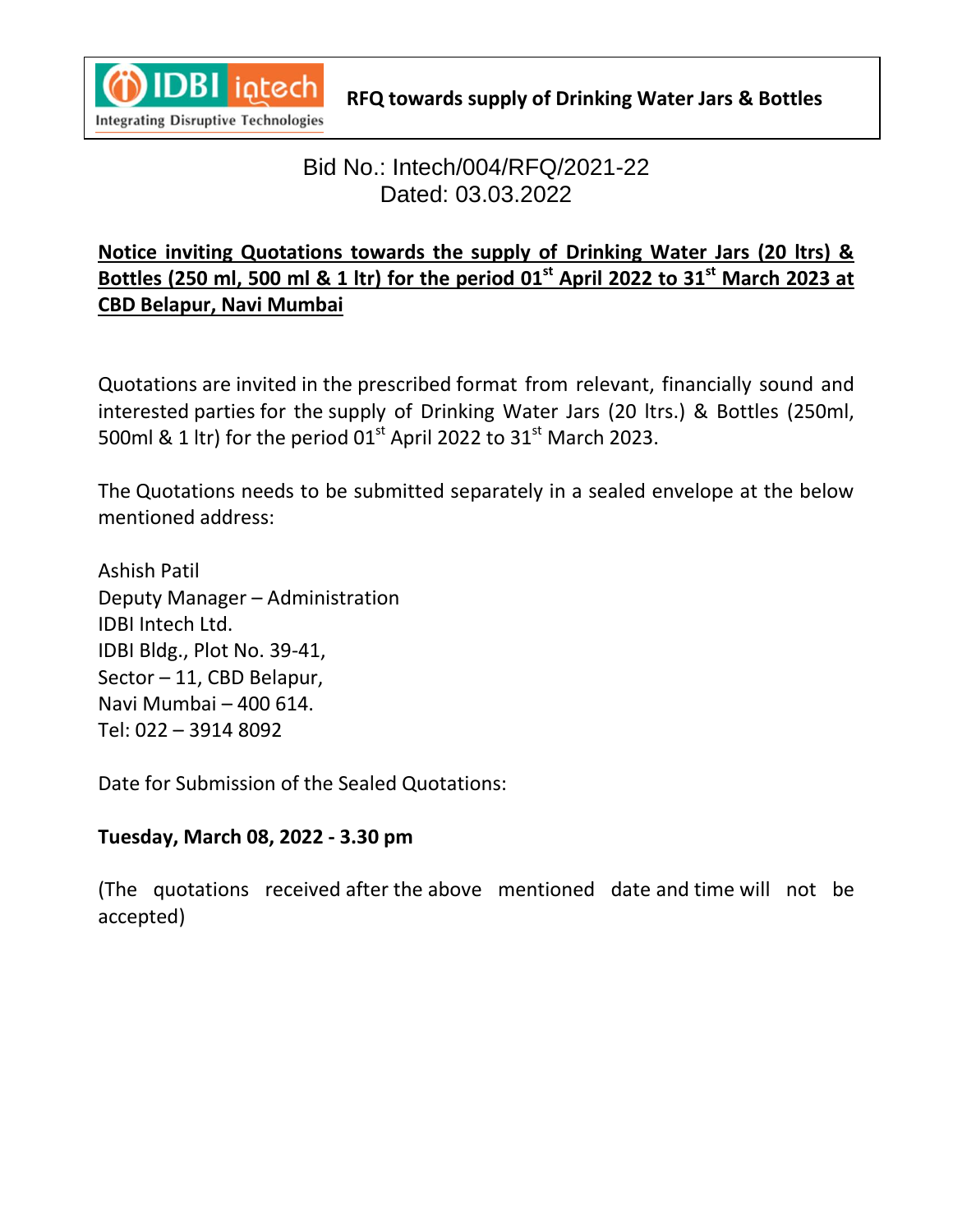

### **I.** QUOTATION SUBMISSION PROCESS

- 1. Quotations are to be submitted in the prescribed format. The service providers will be shortlisted after opening the quotations, incomplete documents shall be summarily rejected.
- 2. The bidder shall sign and stamp each page of the document to be submitted and all other enclosures appended to it as a token of having read and understood the terms and conditions contained therein and submitted along with the quotation. The price should be quoted in figures, no over writing / corrections in rates will be entertained.
- 3. Bidder shall not tamper/ modify the form in any manner. In case if the same is found to be tampered/modified in any manner, quotation will be completely rejected and bidder is liable to be banned.
- 4. The short-listed quotation along with the documents will be submitted to the 'competent authority' and upon approval from the 'competent authority', the successful bidders will be intimated about the award of the contract to them.

#### **II. PAYMENT**

1. Mode of payment to the Party will be on monthly basis on receipt of bills for the previous month duly certified by the officer concerned of the department and payments shall be made through electronic transfer NEFT/RTGS to the designated account only. Income Tax shall be deducted at source as per the prevailing rate from the monthly bills.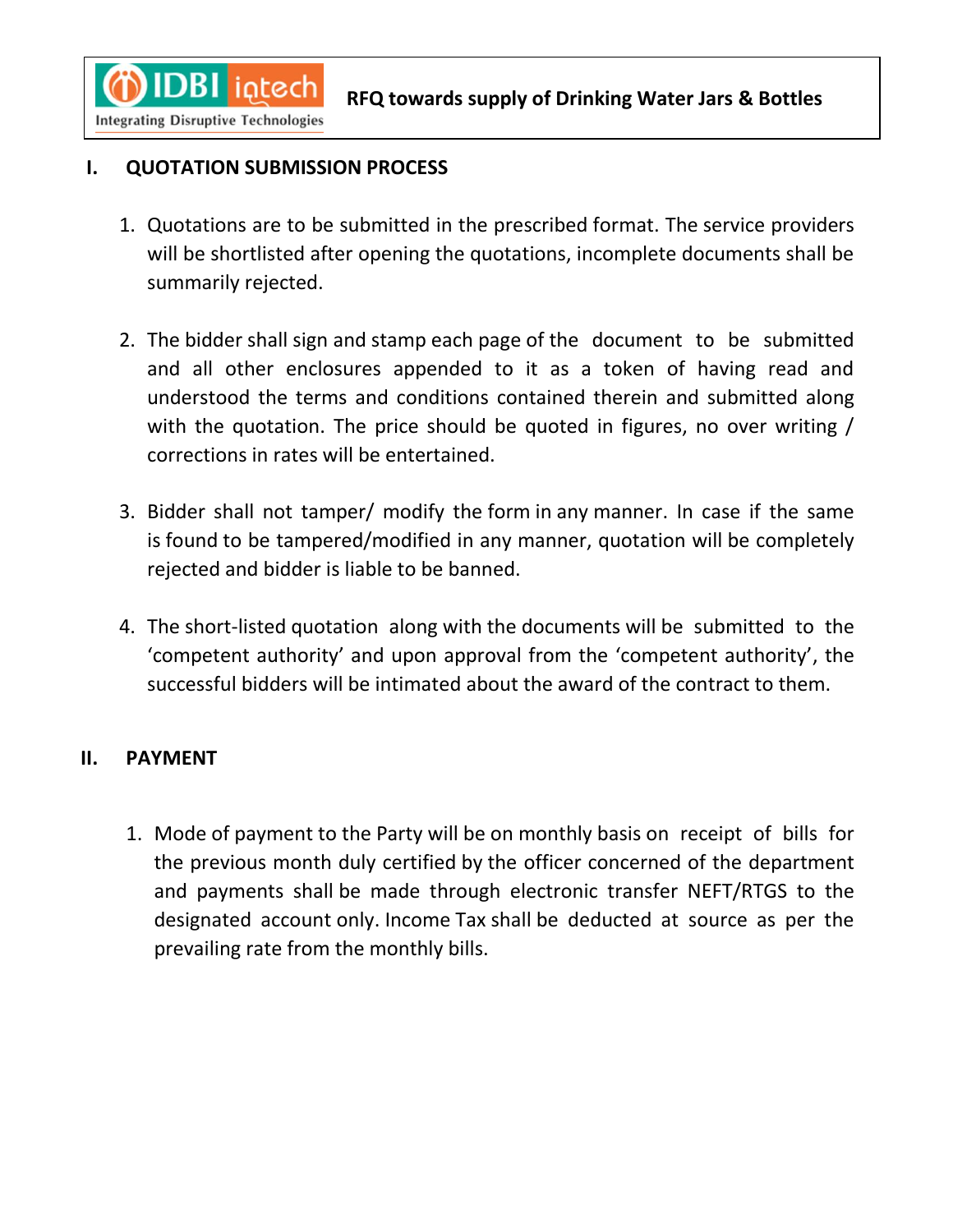**Integrating Disruptive Technologies** 

**IDBI** intech

### **Bottles III. GENERAL**

 $\mathbf C$ 

- 1. The successful bidder shall supply required number of water jars and bottles on all working days and on holidays (in case of any exigencies).
- 2. The successful bidder agrees to indemnify and keep indemnified, defend and hold harmless Intech and its officers, directors, employees, representatives and agents from and against any and all losses, liabilities, claims, obligations, costs, damages, expenses (including, without limitation, reasonable attorneys' fees), arising before, during or after completion of Services, which result from, arise in connection with or are related in any way to claims by third parties or statutory / regulatory authorities, arising out of or in connection with and not limited to the successful bidder's breach of the representations and warranties specified under this bid, any acts, commission or omissions, fraud or misconduct by the bidder or any of its employees ; or any fault or negligence of the bidder, its officers, employees, agents, subcontractors and/or representations which results in bodily injury (including death) or damage to physical personal property; breach of any of the terms, covenants or conditions of this bid; or breach of any applicable law, rules, regulations including any of the labor and industrial laws and regulation; or breach of confidentiality provision under this Agreement.
- 3. Intech shall not be liable to the Bidder or any other Party for any loss of profit, production, anticipated savings, goodwill or business opportunities or any type of indirect, economic, pecuniary, special or consequential loss even if that loss or damage was reasonably foreseeable or Intech was aware of the possibility of that loss or damage arising.
- 4. The Contract will be in force for the period of One year from the date of issuance of purchase order. Intech reserves the right to terminate the contract at any point of time, in case the services are found to be deficient/ unsatisfactory, without any advance notice to the service provider. Intech also reserves the right to extend the duration of the contract at its sole discretion,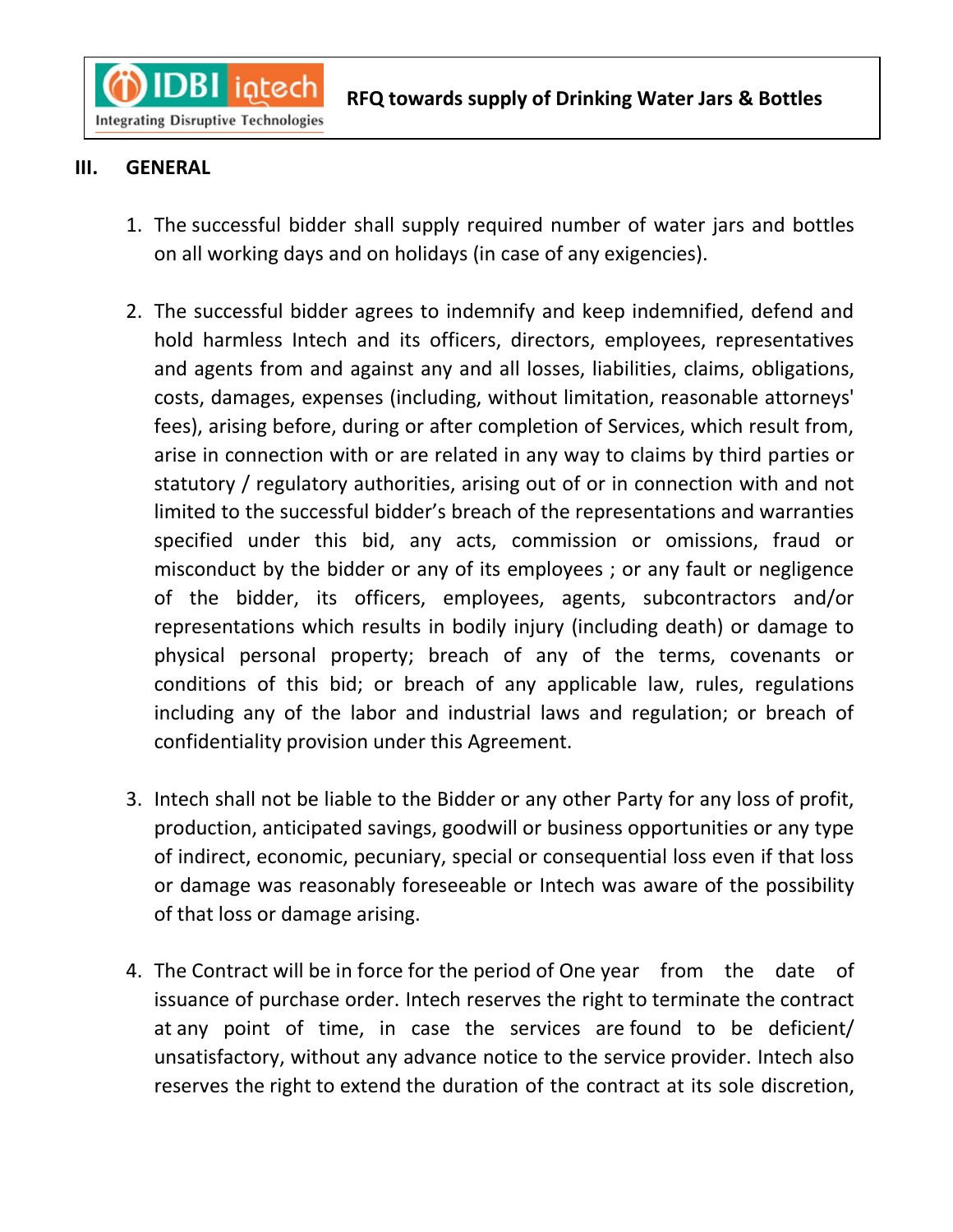

for any further period subject to satisfactory performance and on mutually agreed terms and conditions.

- 5. No other person except Service provider's authorized representative shall be allowed to enter the office premises. The Service provider will provide signed Identity Cards to the personals engaged by him for the purpose.
- 6. In the event, any employee/authorized representative or the agent of the Service provider is found or suspected to be guilty of any theft, misuse, loss or damage to the office furniture, fitting, fixture and property of Intech or any employees of Intech, the Service provider shall be held liable to compensate for the damages caused.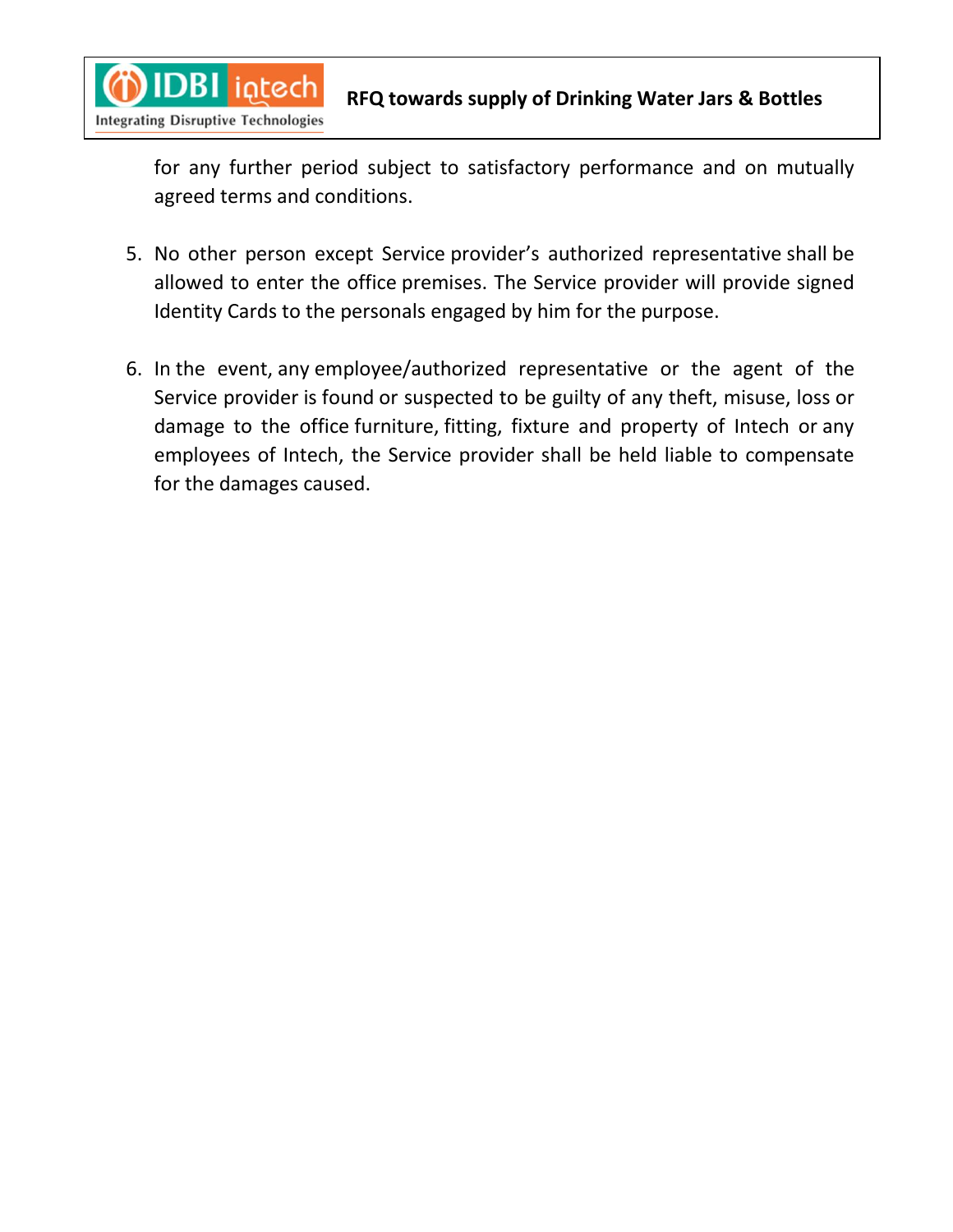

#### **TERMS AND CONDITIONS**

- 1. Service provider shall engage experienced worker having elementary knowledge of such work.
- 2. The Owner of the said firm should provide Escalation Matrix along with contact details.
- 3. Sometimes Drinking Water jars & bottles may be required to be supplied at a short notice.
- 4. In case of deficiency of service or quality of drinking water, jars & bottles supplied is not found up to the mark, Intech holds the right to cancel the contract on immediate basis.
- 5. The rate quoted towards the bid by the bidder shall be exclusive of taxes.
- 6. Intech at any time can terminate the contract without assigning any reason, if the service is found unsatisfactory. Intech reserves right to accept or reject all or any of the quotation without assigning any reason.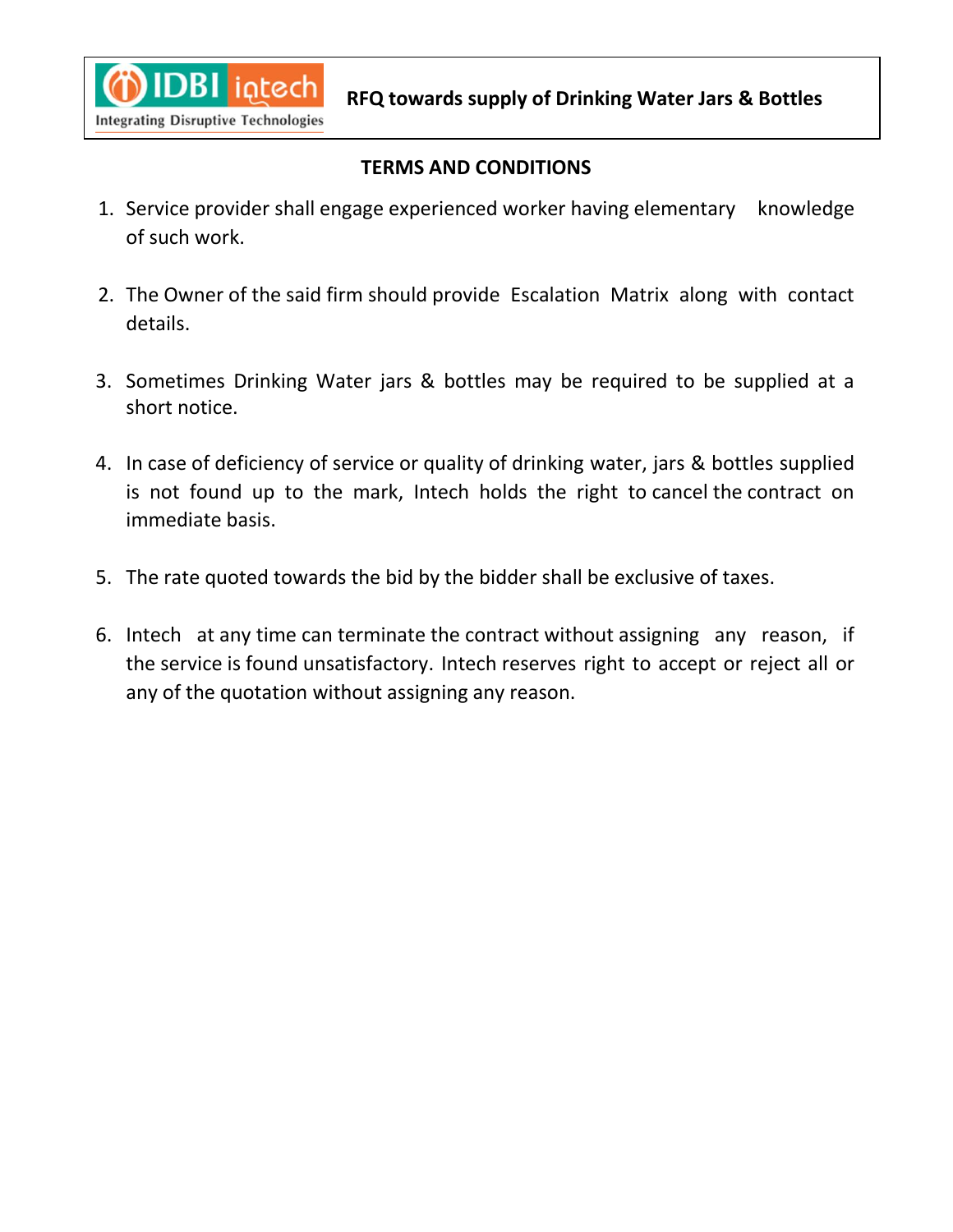

#### **Important Points for Bidder**

- $\triangleright$  The potable water would be of BIS standard (BIS code No. is required to be mentioned in the RFQ) as per BIS 13428:2005. The label in the bottle should clearly mention the required BIS Specification (i.e. BIS 13428:2005) and the composition and quantity of minerals contained in the bottled water. In case of deficiency in service or quality of water, it would be open for the organization to cancel the contract.
- $\triangleright$  In case more than one bidder quotes the same rates, resulting in a tie, the lowest bidder will be decided on the basis of highest turnover during the last two years.
- $\triangleright$  The contract shall normally be awarded to the lowest evaluated bidder whose bid has been found to be responsive and who is eligible/ qualified to perform the contract satisfactory as per the terms and conditions incorporated in the tender letter. The organization reserves the option to select more than one firm for awarded of contract to ensure uninterrupted supply during the currency of the contract.
- $\triangleright$  Intech reserves the right to reject or to accept any quotation, whole or in part without assigning any reason thereof. The organization also reserves the right to extend/ renew the contract for a further period of two years as it may deem necessary taking into account, of course, the satisfactory services rendered by the contract of during the currency of the contract.
- $\triangleright$  If the supplier fails to supply the water jars in the stipulated time or if the quality of the water is not as per the approved/required norms, the organization shall be free to make necessary arrangement for the procurement of water jars from the other sources at the suppliers risk and cost which shall be recoverable from his pending bills or performance security besides resulting in cancellation of the contract. Further in case of any deficiency in service, a penalty of 5% of the total invoice amount for the relevant month will be imposed.
- $\triangleright$  Monthly payment shall be released only on submission of water test reports and water dispenser user reports along with monthly invoice submission.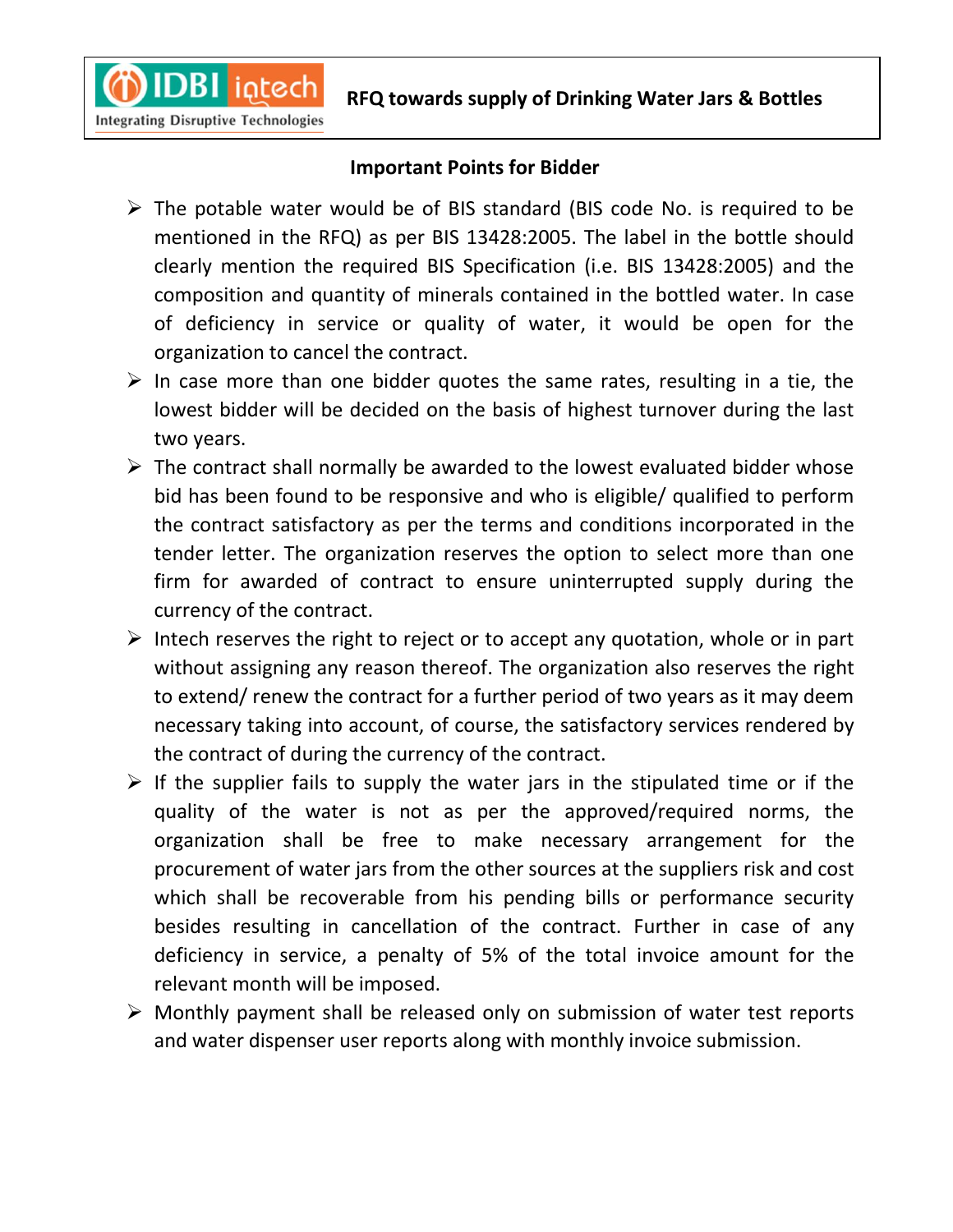

## **Technical Criteria for participation in the Bid**

- 1. The bidder should provide the below mentioned document while participating in the said RFQ:
	- a) Self-attested photocopy of Company Registration Certificate
	- b) Self-attested photocopy of PAN
	- c) Self-attested photocopy of GST Registration Certificate
	- d) Two references from existing clients

Note: All the above documents are mandatory for being considered for qualifying in the Technical Bid. In case of any non-submission, the bid will be liable to the rejected.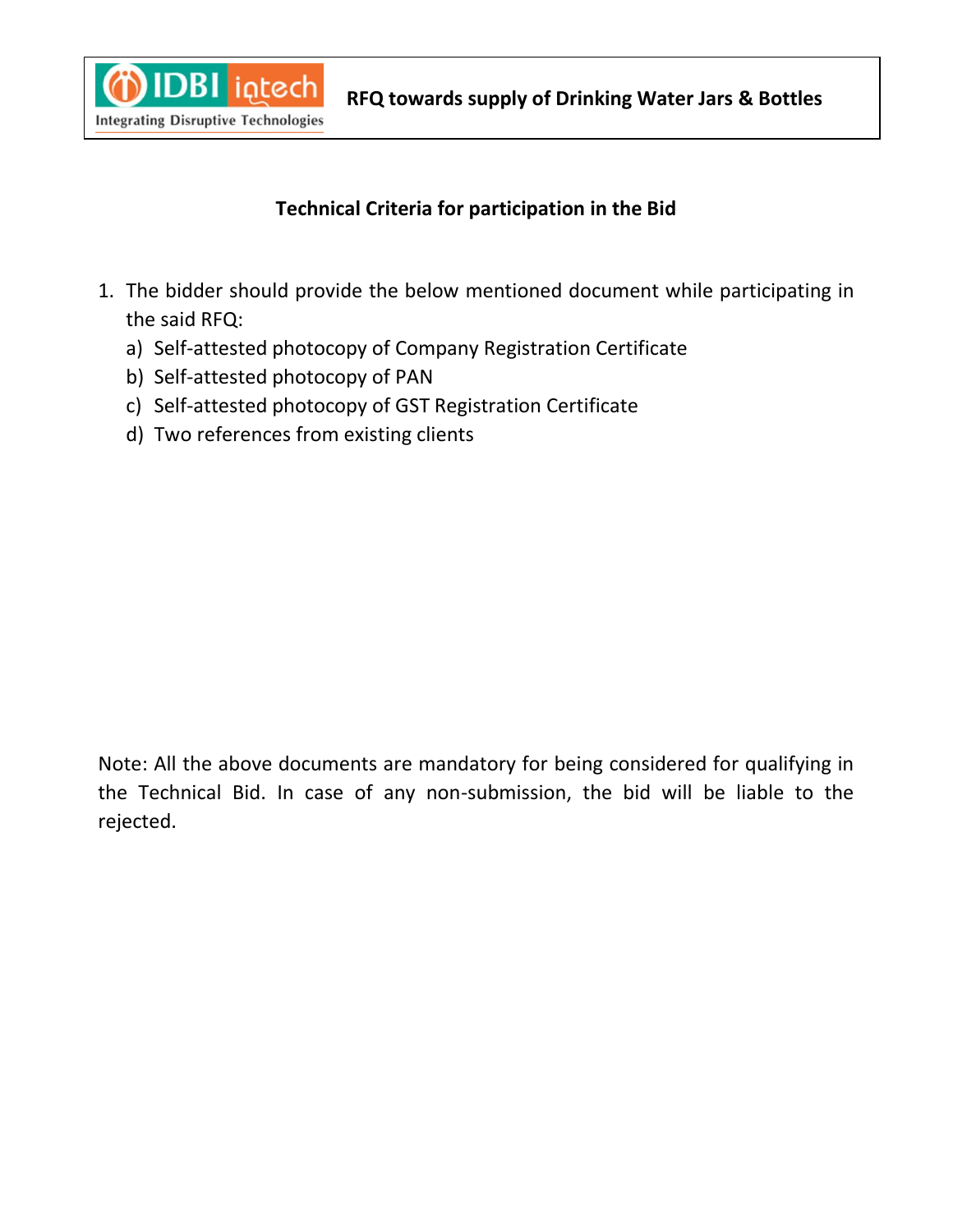

#### **Technical Bid Format**

(To be submitted on the Bidder's Letter Head)

| Sr. No.        | <b>Particulars</b>                                                       | Details to be given by the bidder   |
|----------------|--------------------------------------------------------------------------|-------------------------------------|
| $\mathbf{1}$   | Firm's name and full Postal Address                                      |                                     |
| $\overline{2}$ | Registration No. of the firm (Proof thereof)                             |                                     |
| 3              | GST Registration No. (Proof thereof)                                     |                                     |
| 4              | PAN (Proof thereof)                                                      |                                     |
| 5              | Certificate of authorized dealership                                     |                                     |
| 6              | BIS certificate (Copy to be attached)                                    |                                     |
| $\overline{7}$ | Financial status i.e. Annual turnover details<br>(Mandatory requirement) | 2019-20: Rs. ______________________ |
|                |                                                                          | 2020-21: Rs. ____________________   |
| 8              | Experience Certificate (proof to be attached)                            |                                     |
| 9              | Name of added Mineral in offered drinking<br>mineral water               |                                     |

I/We have carefully read the terms and conditions of the contract as stipulated in the tender notice No. Intech/004/RFQ/2021-22 and convey our unconditional willingness to accept the same. I/We undertake not to make ant representation against the decision of IDBI Intech Ltd.

Signature of Authorized Signatory

Name:

Mobile & Email id:

Company Seal:

Date:

Place: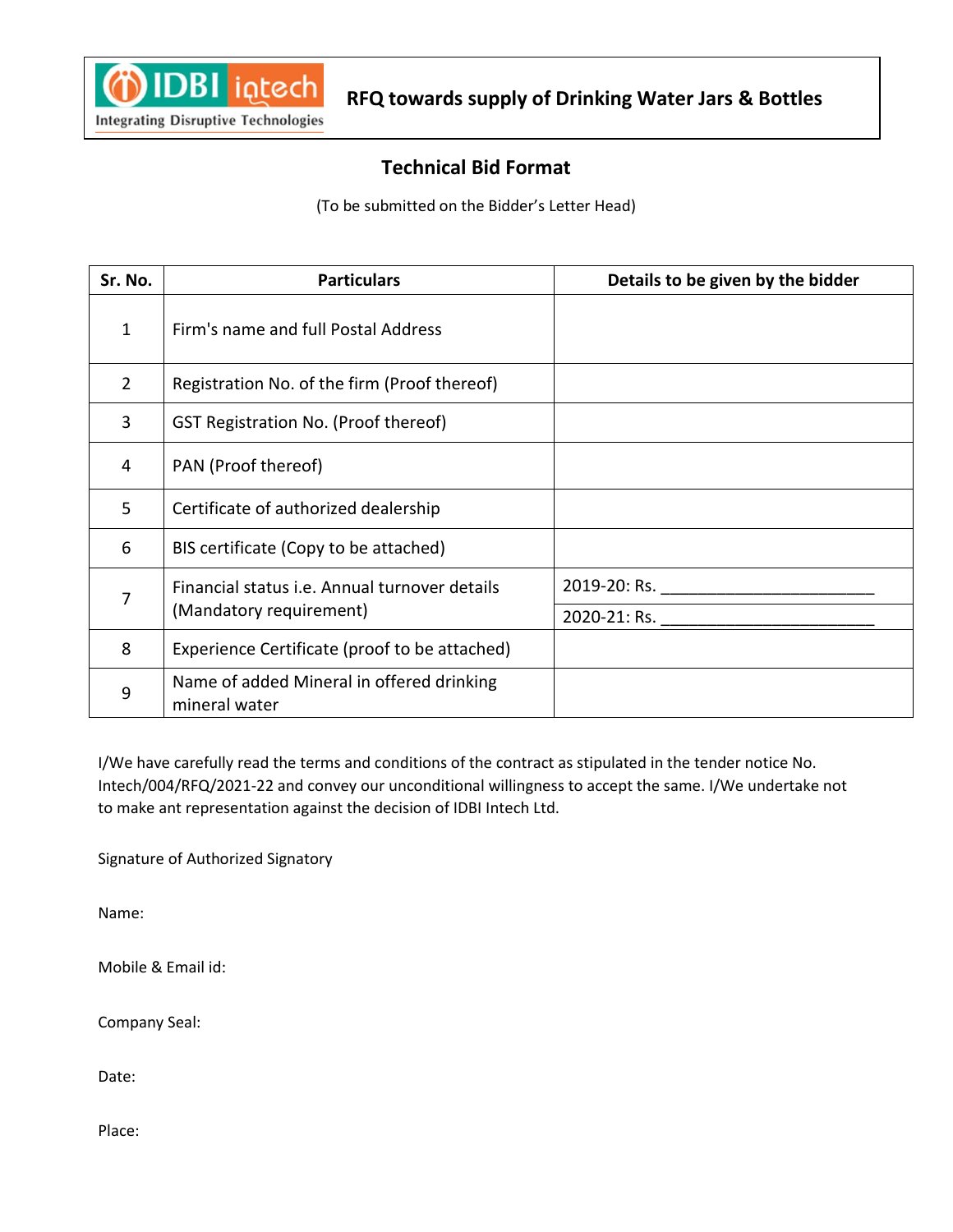

#### **Financial Bid Format**

(To be submitted on the Bidder's Letter Head)

| Sr.<br>No.     | <b>Item</b>                                     | <b>Daily</b><br>consumption<br>(approx.) | <b>Bisleri</b> | Aquafina | Kinley | Royal<br>Challenge | <b>Bailey</b> |
|----------------|-------------------------------------------------|------------------------------------------|----------------|----------|--------|--------------------|---------------|
| 1              | Supply of Water Jar<br>$(20$ ltr.)              | 75 nos.                                  |                |          |        |                    |               |
| $\overline{2}$ | Supply of 1 ltr. bottle<br>(pack of 12 bottles) | 24 bottles                               |                |          |        |                    |               |
| 3              | Supply of 500 ml bottle<br>(pack of 24 bottles) | 24 bottles                               |                |          |        |                    |               |
| $\overline{4}$ | Supply of 250 ml bottle<br>(pack of 24 bottles) | 36 bottles                               |                |          |        |                    |               |
| 5              | Supply of 250 ml bottle<br>(pack of 30 bottles) |                                          |                |          |        |                    |               |

**Note: Please quote for the brands (Atleast for 1 brand from the above table).**

**IDBI Intech Ltd, reserves the right to reject all or any bid or cancel the quotations without assigning any reason for the same.**

We agree to unconditionally abide by all the terms and conditions of this RFQ issued by IDBI Intech Ltd.

Sign of Authorized Signatory

Name:

Mobile & Email id:

Company Seal:

Date:

Place: